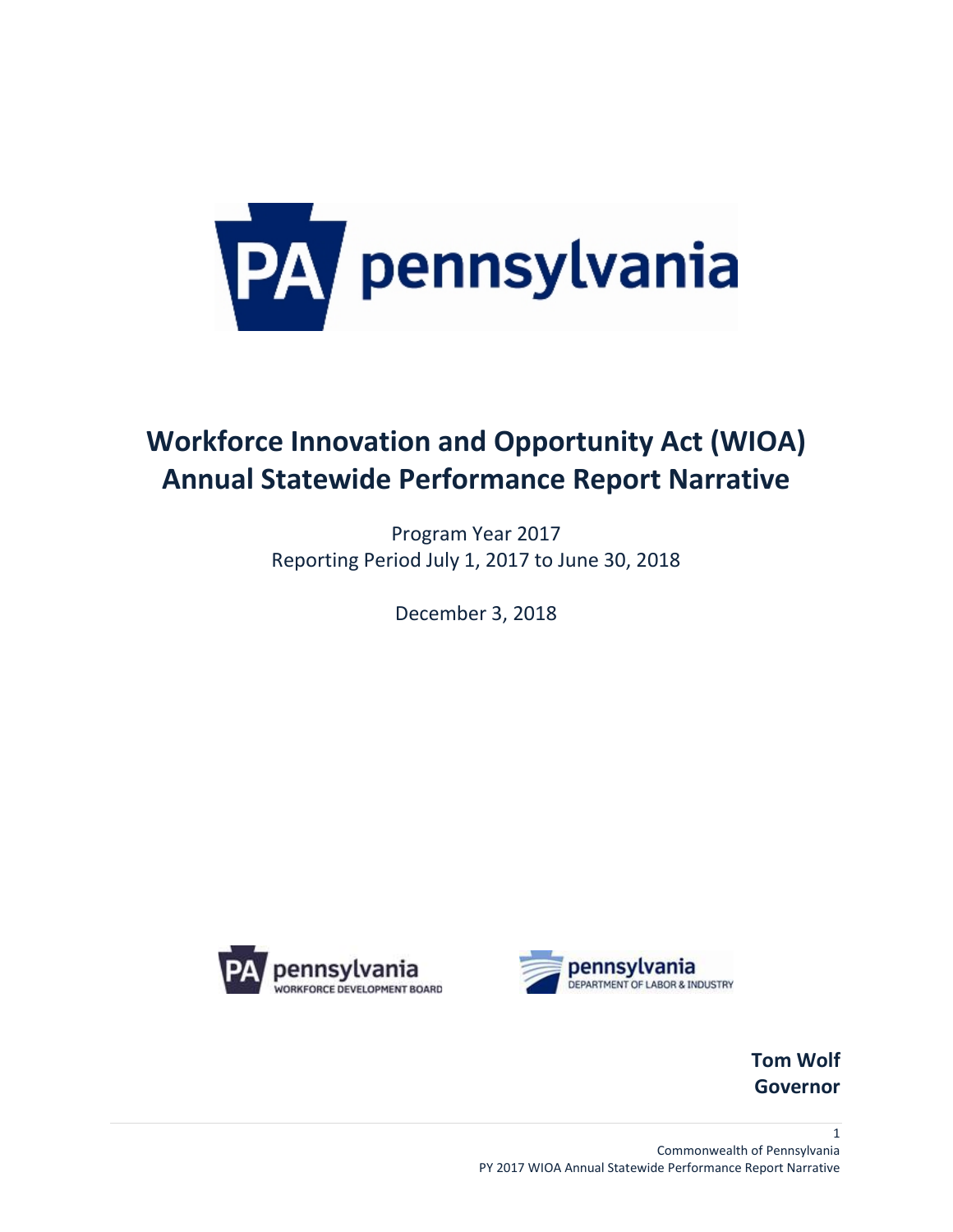### **Contact Information**

#### **Allison Jones**

Executive Director PA Workforce Development Board 651 Boas Street, Room 514 Harrisburg, PA 17120 ajonesmann@pa.gov

#### **Eileen Cipriani**

Deputy Secretary for Workforce PA Department of Labor and Industry 651 Boas Street Harrisburg, PA 17120 ecipriani@pa.gov

#### **Dan Kuba**

Director, Bureau of Workforce Development Administration PA Department of Labor and Industry 651 Boas Street Harrisburg, PA 17120 dkuba@pa.gov

#### **Ruben Pachay**

Director, Bureau of Workforce Partnerships and Operations PA Department of Labor and Industry 651 Boas Street Harrisburg, PA 17120 rpachay@pa.gov

#### **Eric Ramsay**

Director, Apprenticeship and Training Office PA Department of Labor and Industry 651 Boas Street Harrisburg, PA 17120 eramsay@pa.gov

#### **Keith Bailey**

Director, Center for Workforce Information and Analysis PA Department of Labor and Industry 651 Boas Street Harrisburg, PA 17120 keibailey@pa.gov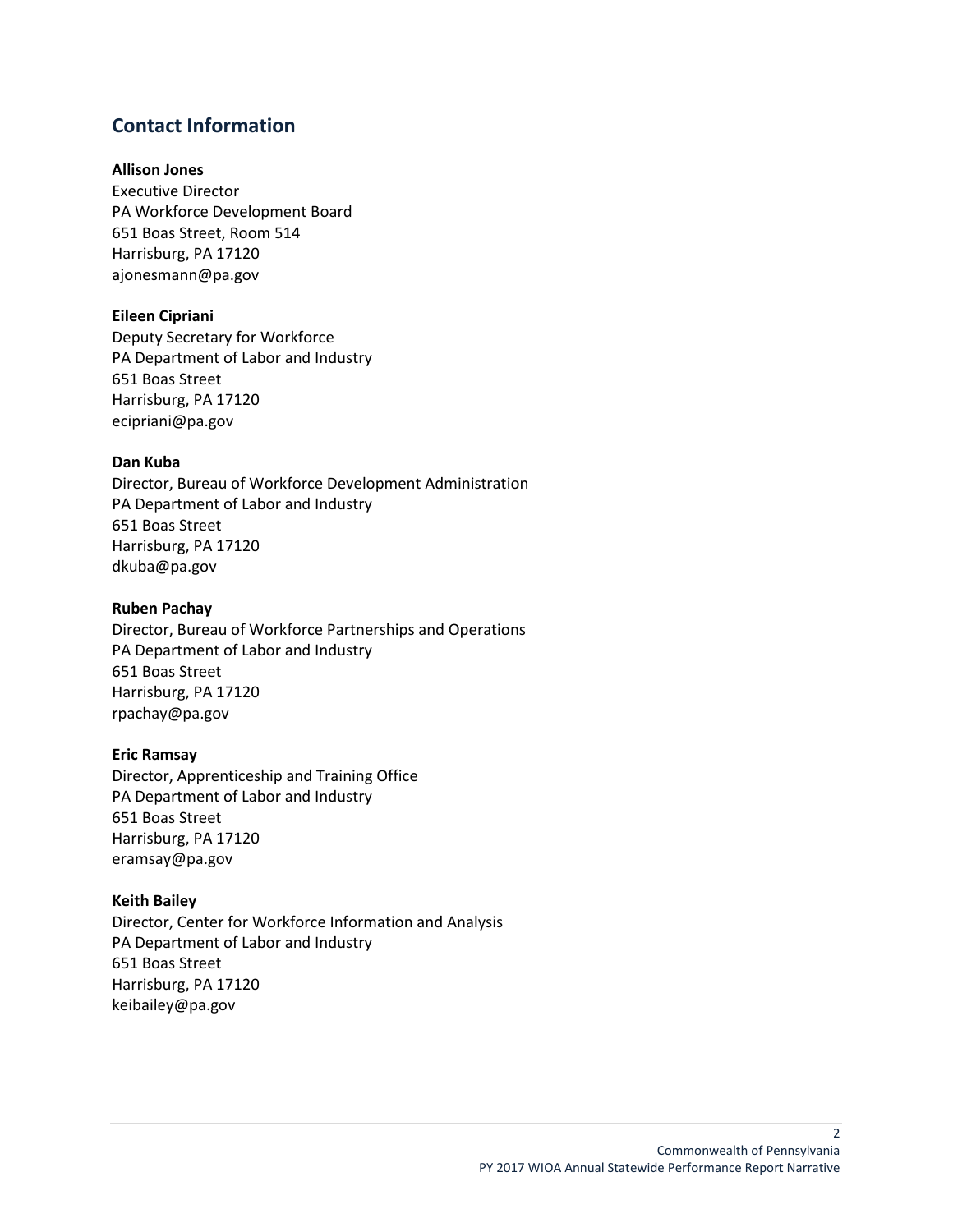# **Table of Contents**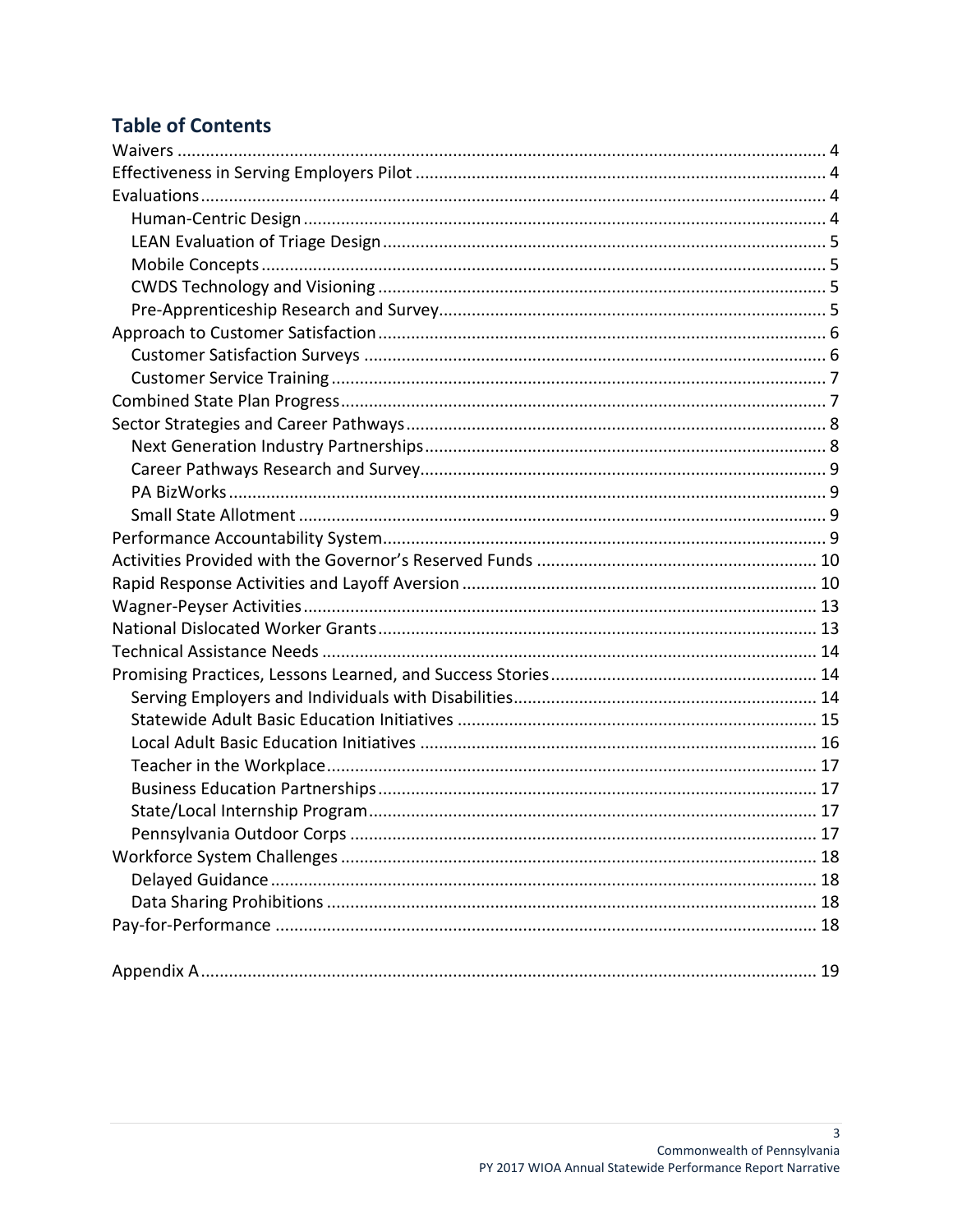### <span id="page-3-0"></span>**Waivers**

*Identify each waiver that the state has had in place for at least one program year and provide information regarding the state's progress toward achieving the goals and performance outcomes in ETA's letter of approval for the waiver (sec 189(i)(3)(C)(ii)) and outlined in the state's waiver request (when applicable). Discuss how activities carried out under each approved waiver have directly or indirectly affected state and local area performance outcomes. To the extent possible, provide quantitative information.*

Pennsylvania did not have any waivers in place for at least one year during PY 2017.

### <span id="page-3-1"></span>**Effectiveness in Serving Employers Pilot**

*Identify the two approaches the state has chosen for the Effectiveness in Serving Employers performance indicator pilot. If the state is piloting a state-established measure of Effectiveness in Serving Employers, or has any other metrics to assess employer engagement, describe the measure or metric as well.*

Pennsylvania has selected two measures for the Effectiveness in Serving Employers performance indicator pilot: Employer Penetration Rate and Repeat Business Customers. In addition to these federal measures, Pennsylvania has also selected to pilot three state-established measures:

- Employer Penetration Rate: Will be measured each quarter, rather than annually, using, the FEIN definition of employer in the denominator, rather than the QCEW definition of establishments.
- Repeat Business Customers: Will be measured each quarter, rather than annually. Will be calculated by dividing the number of establishments in the Commonwealth Workforce Development System (CWDS, Pennsylvania's statewide system of record) that received a service within both the current quarter and the previous quarter, by the number of establishments in CWDS that received a service in the previous quarter.
- Active Job Orders with Referrals: Will be measured each quarter. Will be calculated by, the total number of job orders within a given quarter receiving a referral, by the total number of active job orders within a given quarter.

### <span id="page-3-2"></span>**Evaluations**

*Include brief descriptions of: (a) current or planned evaluation and related research projects, including methodologies used; (b) efforts to coordinate the development of such projects with WIOA core programs, other state agencies, and local boards; (c) a list of completed evaluation and related reports and links to where they were made accessible to the public electronically; (d) State efforts to provide data, survey responses, and timely site visits for Federal evaluations; and (e) any continuous improvement strategies utilizing results from studies and evidence-based practices evaluated.*

Pennsylvania started several research projects during PY 2017. Each project is described below, addressing items (a) through (e) when applicable.

#### <span id="page-3-3"></span>**Human-Centric Design**

The Pennsylvania Department of Labor & Industry, in a cross-agency effort with the Pennsylvania Department of Human Services, South Central PA Workforce Development Board, Pennsylvania Office of Administration and others, is examining service-delivery processes with the goal of improving the customer experience in the commonwealth's one-stop network, PA CareerLink®. The stakeholders in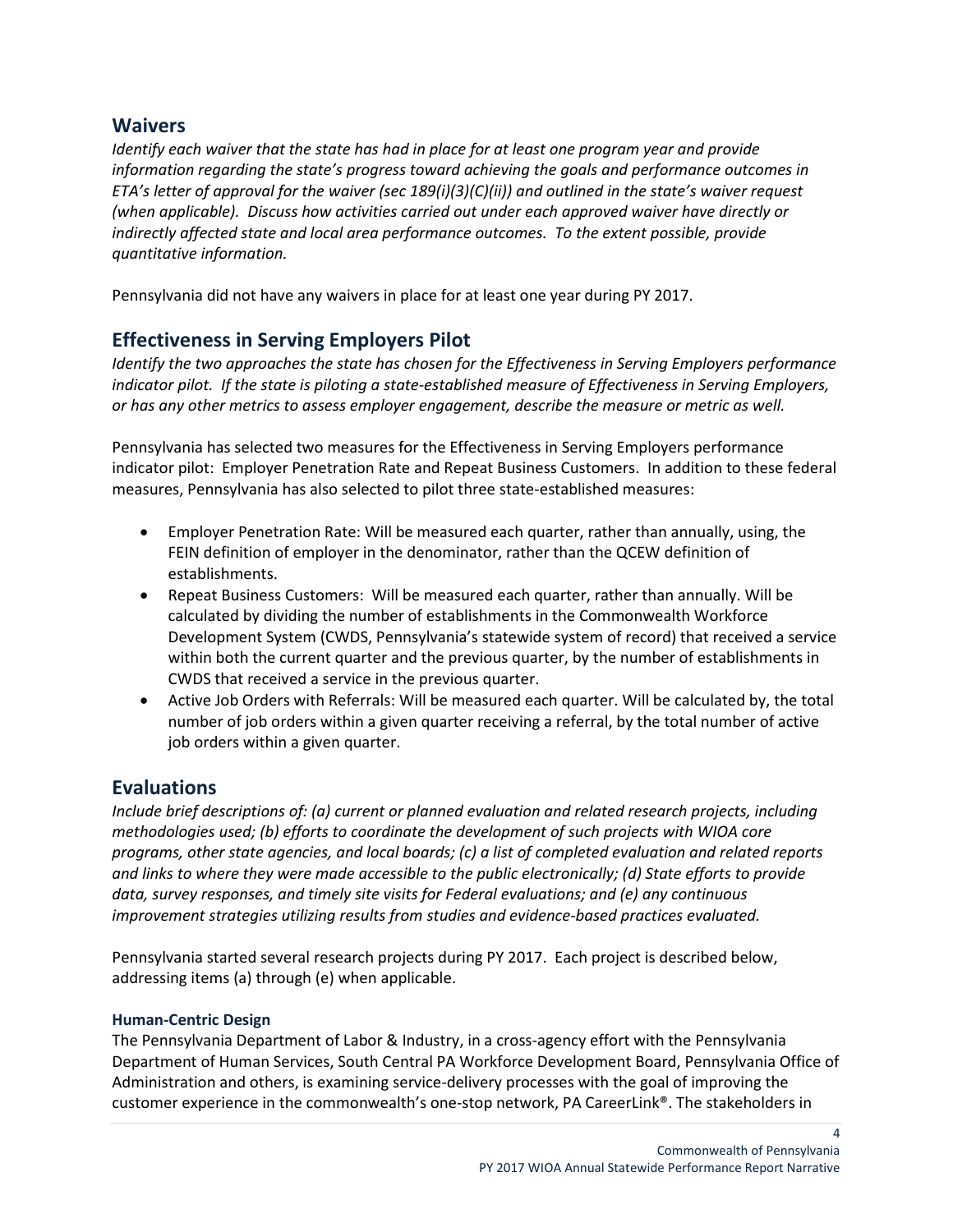share a common goal of making the workforce development system more responsive to customer needs, but have different objectives, methods, and motivations in meeting that goal. By examining services rendered from a human-, customer-centric point of view, the project aims to align processes, not only to ensure WIOA compliance without redundancy, but also to improve service delivery and customer satisfaction.

The project includes stakeholder interviews, observational and situational data gathering, field studies, and background research. This information will be used to identify strategies to improve service delivery, including areas where policies and processes can be updated to benefit customers and PA CareerLink® partners.

#### <span id="page-4-0"></span>**LEAN Evaluation of Triage Design**

In alignment with Governor Wolf's GO-TIME initiative (Governor's Office of Transformation Innovation Management and Efficiency), the Pennsylvania Department of Labor & Industry, in partnership with the Northwest and Central Local Workforce Development Boards (LWDB), is working to improve workforce service delivery statewide. The partnership is developing a strategy related to how the system triages customers and their unique needs, including better allocation of staff time and resources, to better satisfy customers.

The project includes training PA CareerLink® staff on the LEAN approach to identify opportunities to improve processes, completing a Value Stream Analysis Process (VSAP) evaluation, streamlining service delivery, and improving workflow.

#### <span id="page-4-1"></span>**Mobile Concepts**

The Pennsylvania Department of Labor & Industry, in partnership with the Northwest Workforce Development Board, is conducting an evaluation of the area's WIOA service delivery system, specifically around their mobile service strategy, policies, guidance and service-delivery operations.

The project includes staff interviews, site visits, stakeholder interviews, board-member interviews, and analysis of the area's activities and costs. The evaluation will provide analysis and recommendations around the administrative, operational, fiscal, and performance effectiveness of the area's mobile concept, and identify areas of improvement.

#### <span id="page-4-2"></span>**CWDS Technology and Visioning**

The Department of Labor & Industry surveyed and interviewed Title I provider staff, commonwealth Wagner-Peyser staff, local board staff, system users (including customers), and other partners to better understand their use of the PA CareerLink® and CWDS, to determine how the system can be more responsive to the changing needs of customers and workforce partners. The project will also include a CWDS visioning session with these stakeholders. The Department is learning more about how each stakeholder uses the system and their challenges with the system (e.g. design, functionality, etc.). The Department will use this feedback to develop a plan for CWDS enhancements to improve the design and functionality of the system to create a better user experience.

#### <span id="page-4-3"></span>**Pre-Apprenticeship Research and Survey**

The Pennsylvania Workforce Development Board, in partnership with the PA Apprenticeship and Training Office (ATO), engaged a third-party vendor to conduct an inventory of the current state of Pre-Apprenticeship work in the commonwealth. This inventory includes interviewing currently operating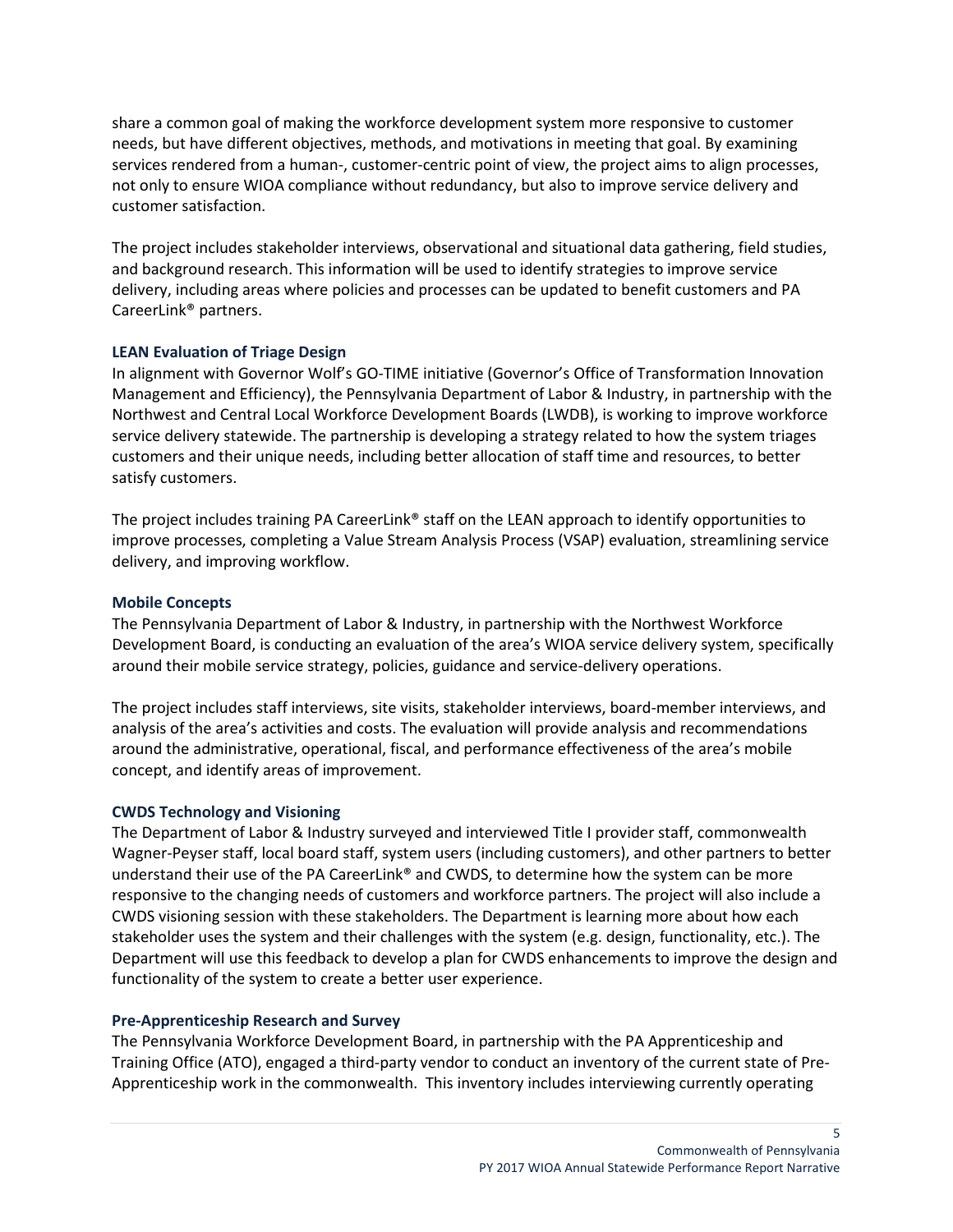Pre-Apprenticeship programs in the Commonwealth, and conducting a survey of Pennsylvania's 22 Local Workforce Development Boards regarding their work related to Pre-Apprenticeship activities.

The project includes collecting information on existing Pre-Apprenticeship programs related to their target populations, industries of operation, length and type of programs, program curriculum, program sponsors and other partners, funding structures, credential and/or certificate earned upon completion, employer engagement strategies, participant recruitment strategies, as well as a summary of identified opportunities and barriers to growing Pre-Apprenticeships in Pennsylvania.

### <span id="page-5-0"></span>**Approach to Customer Satisfaction**

*Described the state's approach to customer satisfaction, which may include such information used for one-stop center certification, in accordance with 20 CFR 678.800. This description should include: 1) the state's methodologies; 2) the number of individuals/employers who were provided customer satisfaction outreach, the response rate, and efforts made to improve the response rate; 3) the results and whether the results are generalizable to the entire population of customers; and 4) a description of any continuous improvement processes for incorporating the customer satisfaction feedback.*

#### <span id="page-5-1"></span>**Customer Satisfaction Surveys**

The Department of Labor & Industry addresses its approach to customer satisfaction surveys in its Oversight and Monitoring Policy. While this policy addresses surveys as one of several methods by which local oversight and monitoring can occur, it does not specifically require either the department or the LWDBs to conduct these surveys. However, all of Pennsylvania's Local Workforce Development Areas (LWDA) utilize satisfaction surveys as part of their local monitoring and continuous improvement strategies. The exact methodology of these local surveys, including whether they include all or a sample of customers, and how the results are reviewed and incorporated into regular operations, must be outlined in the LWDB's local monitoring plan.

In most LWDAs, customer satisfaction surveys are given to customers at the completion of workshops and other programs, encouraging customers to complete the survey prior to leaving the PA CareerLink®. This strategy ensures a higher response rate. However, requiring an individual fill out a satisfaction survey as a condition for leaving a workshop or other program does sometimes pose an issue in determining whether the individual was actually satisfied with the workshop/program or if they completed the survey without regard to actual satisfaction.

Employer satisfaction surveys are given to employer customers at the completion of a large event, such as a job fair, or at the completion of interviews within the local offices. Some LWDAs encourage employers to complete these surveys immediately following the activity, while others email the surveys following the activity. In both cases, LWDBs sometimes struggle at achieving a high response rate. LWDBs and local Business Service Teams are improving engagement with these business customers to get a more timely response and candid feedback in surveys.

The department reviews the results of these surveys through its monitoring to ensure LWDBs take action to address customer feedback. When necessary, local monitoring reports and their corresponding corrective action plans, formalize the compliance and continuous improvement process for a specific Program Year.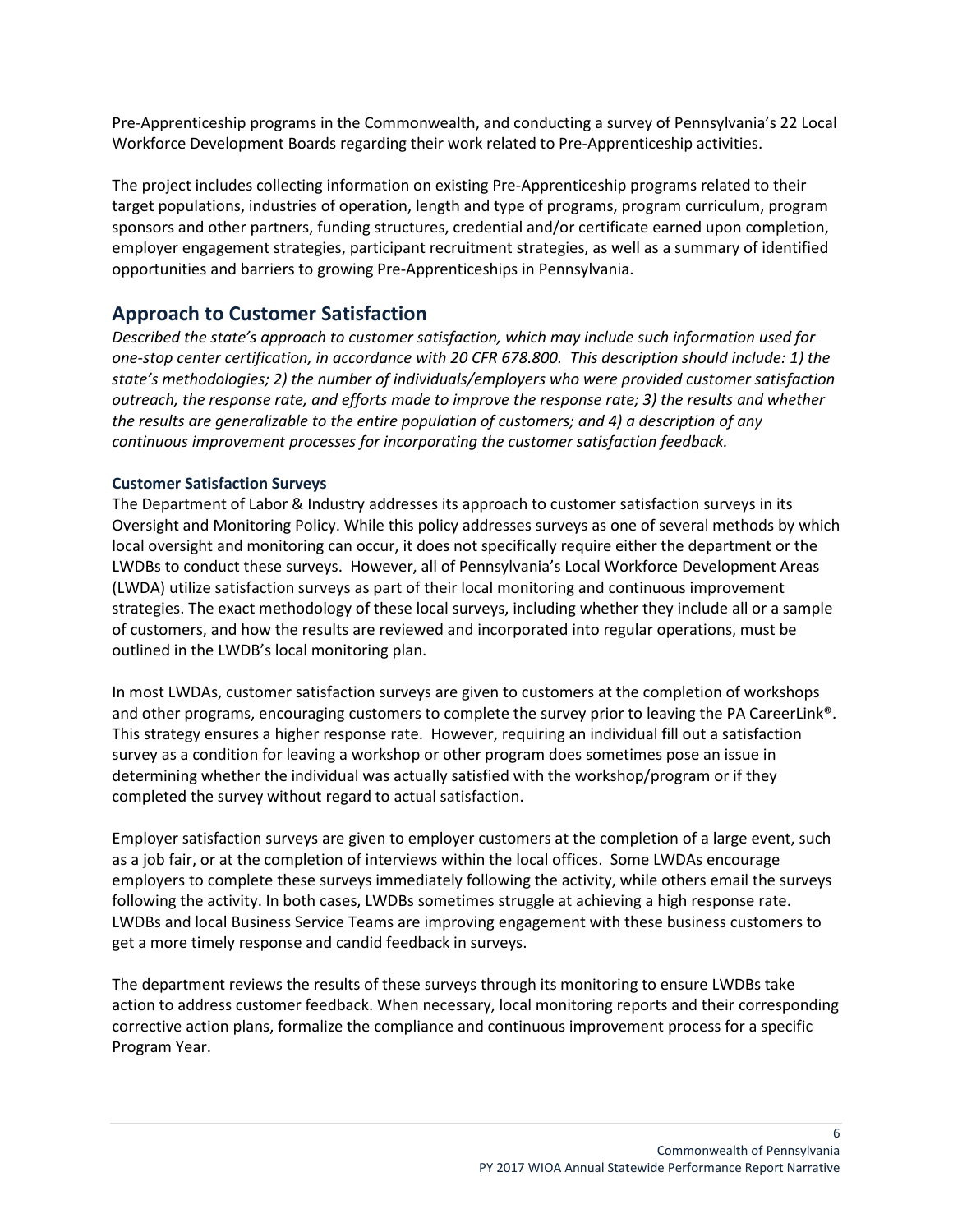#### <span id="page-6-0"></span>**Customer Service Training**

The Department of Labor & Industry provided a training available to all staff in PA CareerLinks® and LWDB offices to address customer satisfaction feedback and provide strategies to improve customer service. The training provided a refresher to workforce staff on techniques to improve customer service and satisfaction, and to embrace continuous improvement of the system.

The two-day training included several topics, including written communication, verbal communication, listening communication, time management, professional appearance and attitude, conflict resolution, and problem solving. Participants learned and practiced these soft skills in the context of their personal and professional impact in the unique environment of a PA CareerLink®, including communicating with customers effectively to solve problems; dispelling customer misperceptions about PA CareerLink's® mission, services, and programs; creating a seamless experience for customers; and serving effectively while short-staffed.

The training was provided in nine regions of the state, each with three classes. Over 690 PA CareerLink® staff registered to attend the customer service training.

### <span id="page-6-1"></span>**Combined State Plan Progress**

*Progress made in achieving the state's strategic vision and goals, as described in the state's Unified or Combined State Plan, for developing its workforce and meeting employer needs in order to support economic growth and economic self-sufficiency.*

Pennsylvania has made significant progress on goals outlined in the WIOA Combined State Plan. Some highlights of this progress include:

- Goal 1.3 relates to mainstreaming job seekers with barriers to employment to the maximum extent possible. To promote this goal, Governor Wolf issued and Executive Order in September 2016 establishing an Employment First policy and increasing competitive-integrated employment for Pennsylvanians with a disability. In June 2018, Governor Wolf signed a law codifying this Employment First policy.
- Goal 1.4 relates to promoting and supporting the creation of Pre-Apprenticeship and Registered Apprenticeship programs, particularly in non-traditional occupations and for non-traditional populations, as a career pathways strategy. To promote this goal, Pennsylvania created the Apprenticeship and Training Office (ATO) to provide services to businesses, employers, training providers, and other community-based organizations to help establish and maintain all Pre-Apprenticeship and registered-apprenticeship programs within the commonwealth. The ATO provides technical assistance through each step of the process. Additionally, the state PAsmart initiative invested \$7 million in competitive grants to expand Pre-Apprenticeship and Registered Apprenticeship in Pennsylvania.
- Goal 2.3 relates to promoting and developing Next Generation Industry Partnerships (Next Gen Is). The state PAsmart initiative invested \$3 million, in addition to an existing \$1.8 million, in competitive grants to expand the number of Next Gen IPs in Pennsylvania.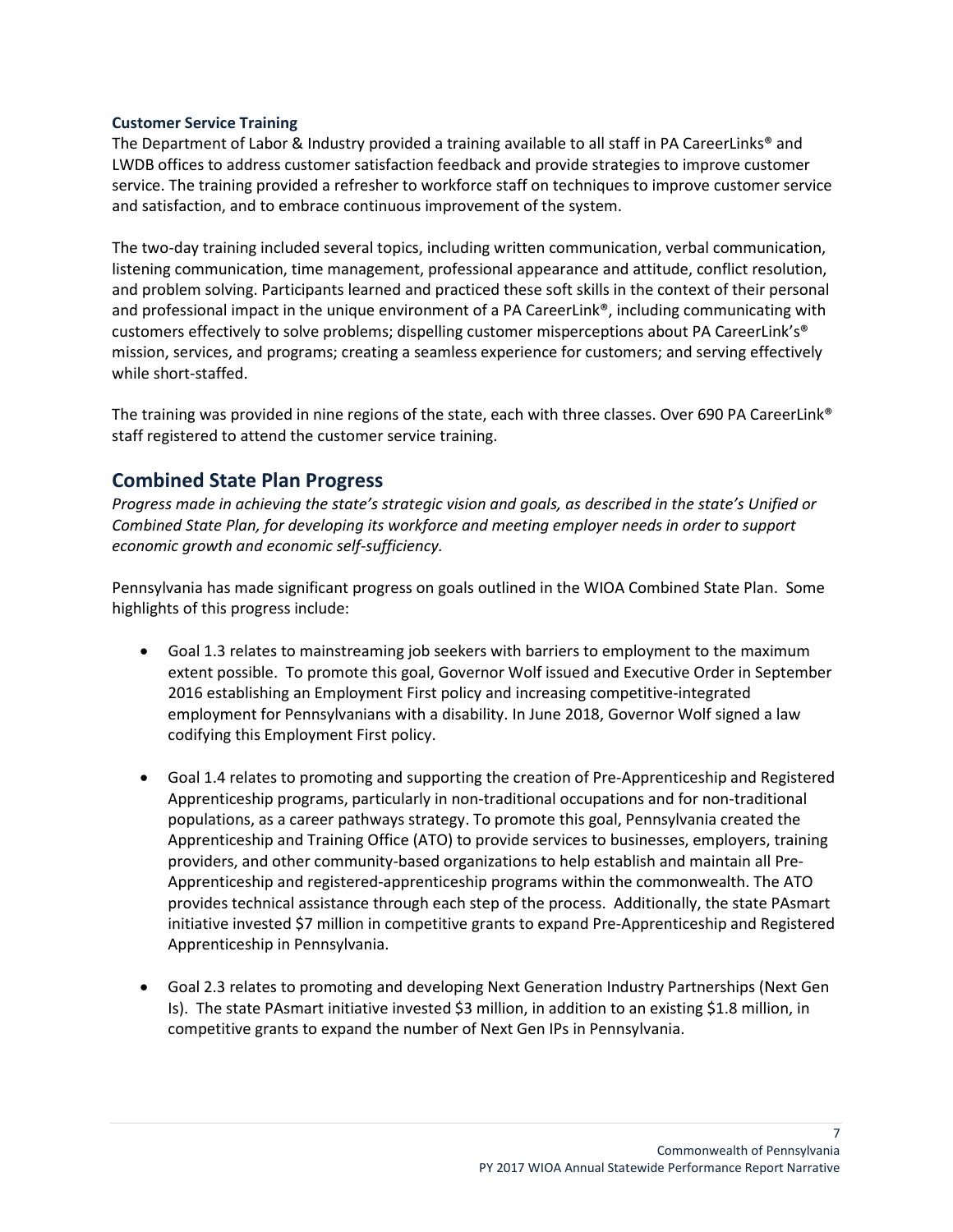- Goal 4.6 relates to encouraging employers to participate in Business-Education Partnerships. For additional information on this please refer to the Business-Education Partnerships portion of the Promising Practices, Lessons Learned, and Success Stories.
- Goal 5.7 relates to the commonwealth collaborating with the PA WDB to develop a dashboard to track progress on the implementation of the WIOA Combined State Plan and achieving its goals. To meet this goal, the PA WDB is developing an online dashboard using the datavisualization platform Tableau to track implementation.

### <span id="page-7-0"></span>**Sector Strategies and Career Pathways**

*Progress made in implementing sector strategies and career pathways. The discussion may include: business engagement strategies, work-based learning (including apprenticeship), work experiences for youth and adults, transitional jobs, and incumbent worker training strategies and policies in the state.*

Pennsylvania has started several initiatives related to both sector strategies and career pathways. Highlights of the commonwealth's initiatives are described below:

#### <span id="page-7-1"></span>**Next Generation Industry Partnerships**

Pennsylvania has utilized Industry Partnerships as a sector strategy for over 20 years. In FY 2017-18, the commonwealth transitioned the Industry Partnership program to the Next Generation Industry Partnership (Next Gen IP) model. Under this model, businesses in a shared labor market region work with public partners from economic development, education, and workforce development, and community partners to address the overall competitiveness needs of the targeted industry. Instead of focusing solely on training initiatives, partnerships work to address the overall competitiveness needs identified by businesses in the partnership, with an emphasis on workforce development (e.g. worker training, closing skill gaps, credential and certification attainment critical to competitiveness and innovation in the industry cluster), economic development (e.g. infrastructure, supply chain issues, access to capital, permitting issues, expansion/relocation), and education (e.g. creating curriculum to meet the needs of business in the region).

In January 2018, Governor Wolf announced the award of \$375,000 in Next Gen IP convening grants to 15 partnerships across the commonwealth. Each partnership received \$25,000 to launch a new Next Gen IPs or transition an existing partnership to the Next Gen IP model.

In addition to the convening grants, awarded partnerships are eligible for up to \$75,000 in implementation grants used to support the implementation of the business-driven partnership priorities and action plans. To receive these funds, partnerships must demonstrate they are meeting the commonwealth's established criteria for Next Gen IPs through a separate application. To date, six of the awarded partnerships have demonstrated they are ready to receive funds for implementation activities.

To date, awarded partnerships have engaged over 600 businesses, and 400 public and community partners across the commonwealth. There are several common themes among the partnership priorities, including providing career awareness activities, addressing talent issues (e.g. training, retention, career pathways), fostering business-to-business connections, and coordinating regional outreach efforts to businesses and workers.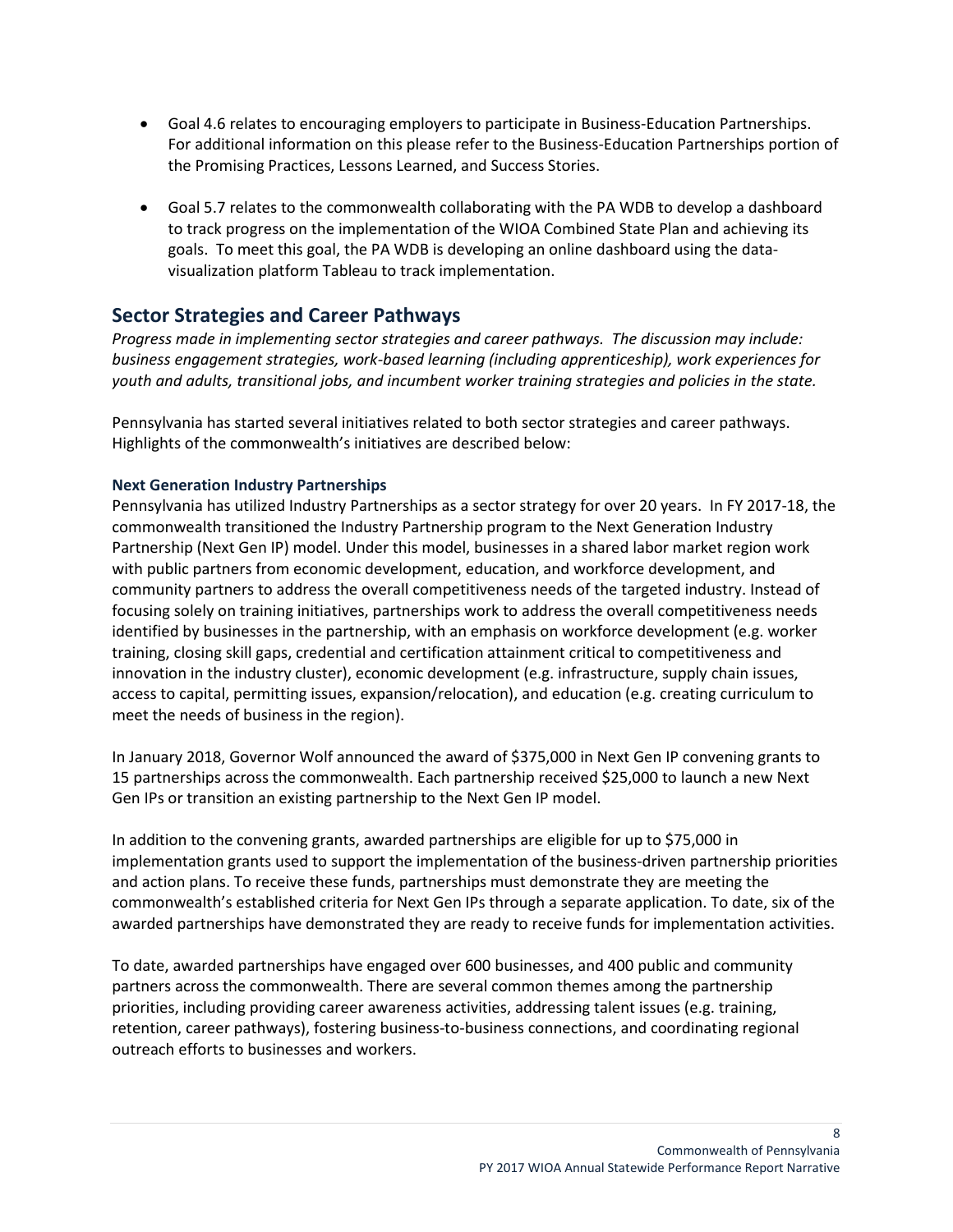#### <span id="page-8-0"></span>**Career Pathways Research and Survey**

In 2019, Pennsylvania will conduct research on the status of career pathway work in the commonwealth, similar to the approached used to research and survey Pre-Apprenticeship work. Additional information on this proposed can be found in the Pre-Apprenticeship Research and Survey portion of the Evaluations section.

#### <span id="page-8-1"></span>**PA BizWorks**

Pennsylvania has partnered with the Commonwealth of Massachusetts on an initiative that aligns business services from multiple agencies that can help support company growth and cost savings. Pennsylvania will collaborate across workforce development, economic development, and education will to align business services by:

- Building strong relationships across agencies and with businesses as part of Governor's Wolf strategy of "Government That Works";
- Developing consistent business service knowledge and competencies among staff and across relevant state agencies (cross-training); and
- Coordinating and linking resources and information.

Once these goals are achieved, Pennsylvania will have:

- More businesses aware of and utilizing state resources available through the various agencies;
- Business connected with business services by contacting any state partner; and
- Services and outcomes captured to coordinate future state services and demonstrate the impact of these efforts.

To accomplish this work, Pennsylvania created an inter-agency committee, comprised of workforce development (Rapid Response), economic development, Unemployment Insurance, and the education to work on a guide that will provide an overview of available business resources. The guide will be organized into four main categories:

- 1. Recruiting and Hiring;
- 2. Training, Consultation, and Workplace Safety;
- 3. Layoff Aversion and Management; and
- 4. Business Development and Partnerships.

The guide will be completed in Program Year 2018 and will be the foundation for staff training related to business services across training for staff in Pennsylvania agencies.

#### <span id="page-8-2"></span>**Small State Allotment**

*If the state has received a small state allotment exception to decrease the minimum out-of-school youth expenditure requirement, describe how the exception has impacted services provided to both in-school youth and out-of-school youth, including specific strategies for serving each population, as well as how the state and/or local area is ensuring serving out-of-school youth remains a priority.*

Pennsylvania did not receive a small state minimum allotment exception.

### <span id="page-8-3"></span>**Performance Accountability System**

*Any specific state performance measure or goals and progress towards meeting them:*

Not applicable.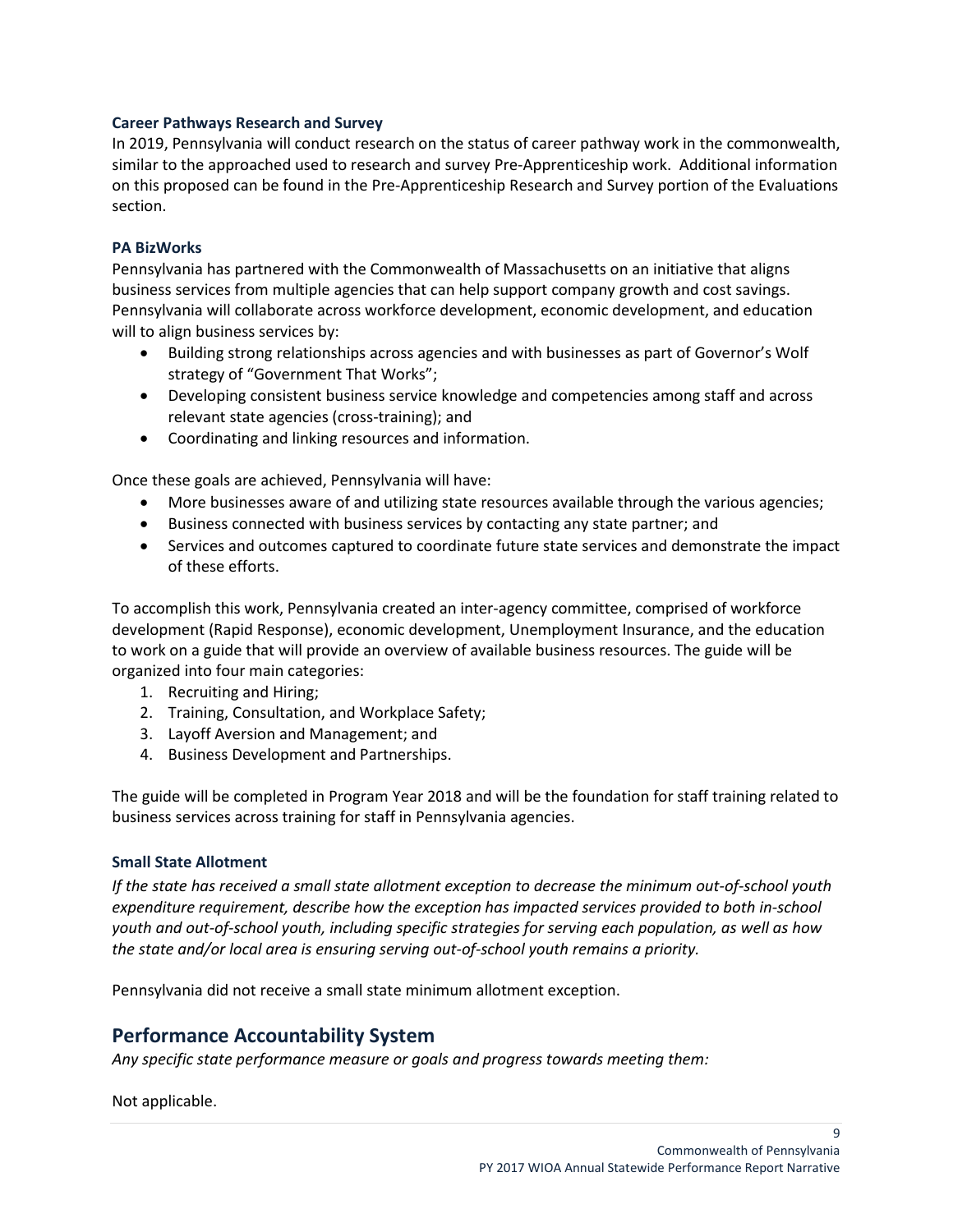*Any performance deficiencies on the primary indicators of performance, which may include descriptions of any factors impacting performance.*

Not applicable.

*The state's common exit policy, including which ETA-funded partner programs are included in the state's common exit policy.*

Not applicable.

*Negotiated performance levels for local areas for titles I and III core programs for program years 2016- 2017.*

All tables for on negotiated performance levels are included in Appendix A. The tables in Appendix A apply to both Program Year 2016 and Program Year 2017.

*The state's approach to date validation and ensuring data integrity, including a description of the methodology of any validation activities that occurred.*

Not applicable.

### <span id="page-9-0"></span>**Activities Provided with the Governor's Reserved Funds**

*Activities provided with the funds reserved by the governor, which can be up to 15 percent of the state's allotment.* 

Pennsylvania allocated the Governor's reserve funds to for three grant initiatives:

- Teacher in the Workplace
- Business Education Partnerships
- State/Local Internship Program

A detailed description of these grant initiatives and their impact can be found in the Promising Practices, Lessons Learned, and Success Stories.

### <span id="page-9-1"></span>**Rapid Response Activities and Layoff Aversion**

*Data on the number of companies served and the number of individuals served:*

Pennsylvania served 294 companies and 16,976 individuals during Program Year 2017.

*Discussion of strategies for linking Rapid Response recipients to American Job Centers and processes for intake or co-enrollment in the Trade Adjustment Assistance and the Dislocated Worker programs:*

The Department of Labor & Industry, through the Rapid Response team, has made it a priority to include Trade Adjustment Allowance (TAA) information at every employer fact-finding session. With this approach, Pennsylvania has increased the number of Trade petitions and dislocated workers (DWs) benefiting from this program.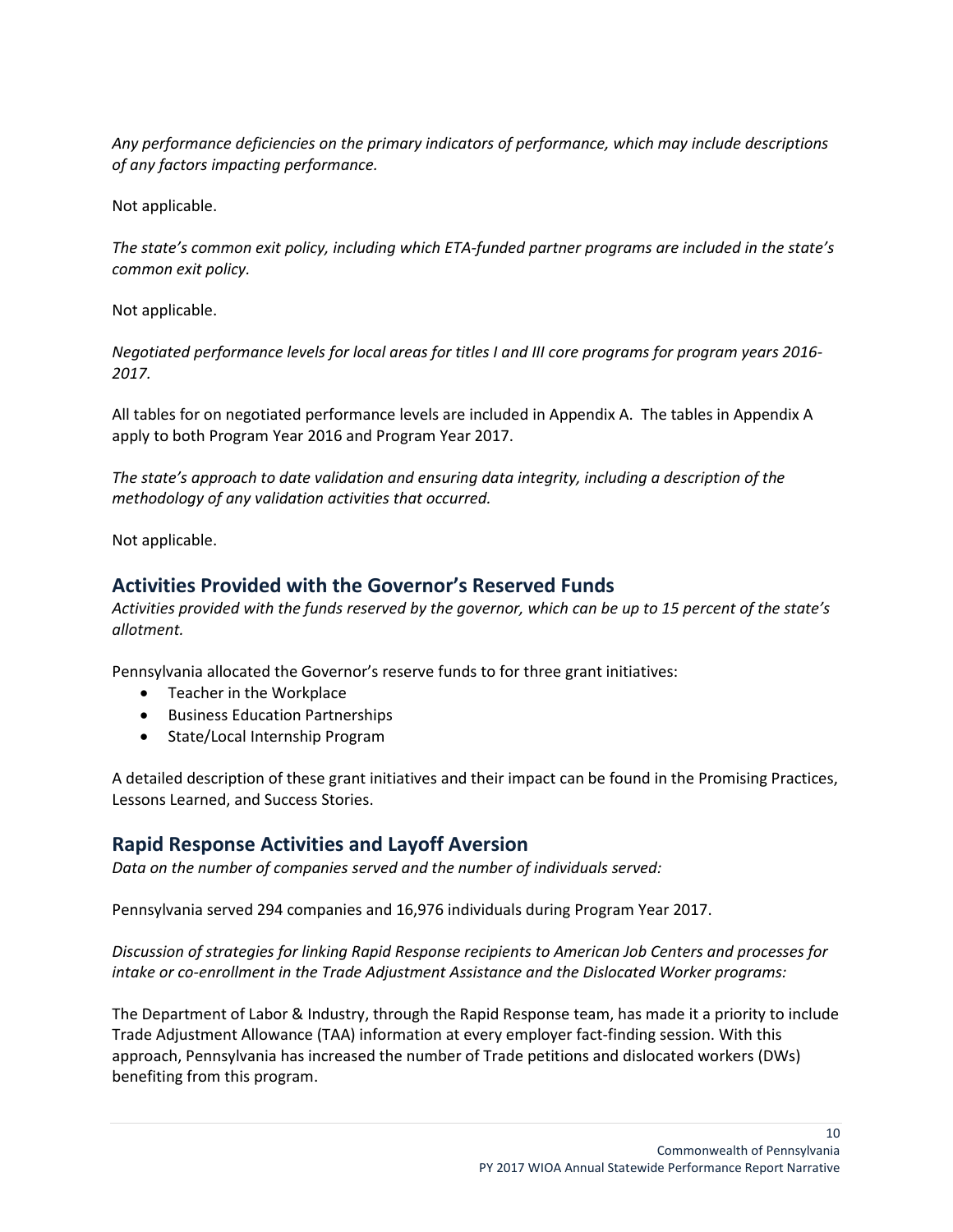Pennsylvania is also collaborating with Labor Unions to reach more businesses and impacted workers. Through this collaboration, the Rapid Response team connects DWs and with reemployment services. PA CareerLink® staff are more frequently included in Trade Benefits Rights Interview meetings (DWs receive Trade orientation), including Title I and Title III case managers. This promising practice has directly connected DWs with case managers that will provide career services, an Individual Employment Plan, and training opportunities.

Pennsylvania has also made enhancements to CWDS to capture Rapid Response and Trade activities. This has resulted with improved performance measures and outcomes. Pennsylvania is also developing a Rapid Response dashboard that will be available for all PA CareerLink® partners to utilize. The dashboard will allow PA CareerLink® partners to more easily see layoff and industry trends, coordinate layoff aversion strategies and investments, and identify areas for collaboration during case management. Pennsylvania also started to evolve the Trade Act central office team to a more mobile unit. Historically, the "Trade unit" was located in the central office, and is responsible for TAA training approvals and waivers. However, Pennsylvania is experimenting with locating this unit in actual PA CareerLink® offices to provide more opportunities to work directly with field staff. Co-locating will create more peer-to-peer training opportunities, increase staff capacity to assist with high Trade volume, and encourage co-enrollment opportunities for DWs.

Pennsylvania has also developed a plan for addressing and coordinating its response to large layoff events. Rapid Response partners with the PA CareerLink® offices and executes the Initial Enrollment and Assessment (IEA) Process for workers eligible for TAA. The IEA process ensures that trade impacted workers are connected with PA CareerLink®, receive a preliminary assessment, enroll in the Dislocated Worker Program, and can access the broader workforce development system in a timely manner, and provides a mechanism for PA CareerLink® staff to manage increased workloads and foot traffic resulting from large, trade affected dislocation events. The IEA process also measures the impact of complex or large trade affected dislocation events that may require additional staff from neighboring offices.

*Discussion of layoff aversion strategies, including any metrics / outcomes developed and/or tracked by the state with respect to the layoff aversion, such as return on investment or measures showing the economic benefits of RR and layoff aversion:*

Pennsylvania continues to use an econometric layoff aversion model to identify companies experiencing significant employment declines, defined as entities with declining employment counts each quarter over the past year and unemployment claims activity. Companies with at least 20 employees at the beginning of the measurement period and an employment decline of at least 10 percent are selected as potential candidates for intervention. Once these companies are identified, the Department of Labor and Industry notifies the appropriate workforce and economic development staff and their partners for layoff aversion and intervention strategies.

After receiving a Worker Adjustment and Retraining Notice (WARN) or other public notice, the Rapid Response team initiates a fact-finding meeting with the affected company to assess the situation and determine an appropriate response to the closing/layoff. Company representatives, labor unions, and state/local agencies are invited and encouraged to participate. When warranted, the company is referred to the Strategic Early Warning Network (SEWN) and/or the Governor's Action Team for consultation and turn-around services. The company may also be referred to Pennsylvania's Shared-Work program as a viable alternative to employee layoffs.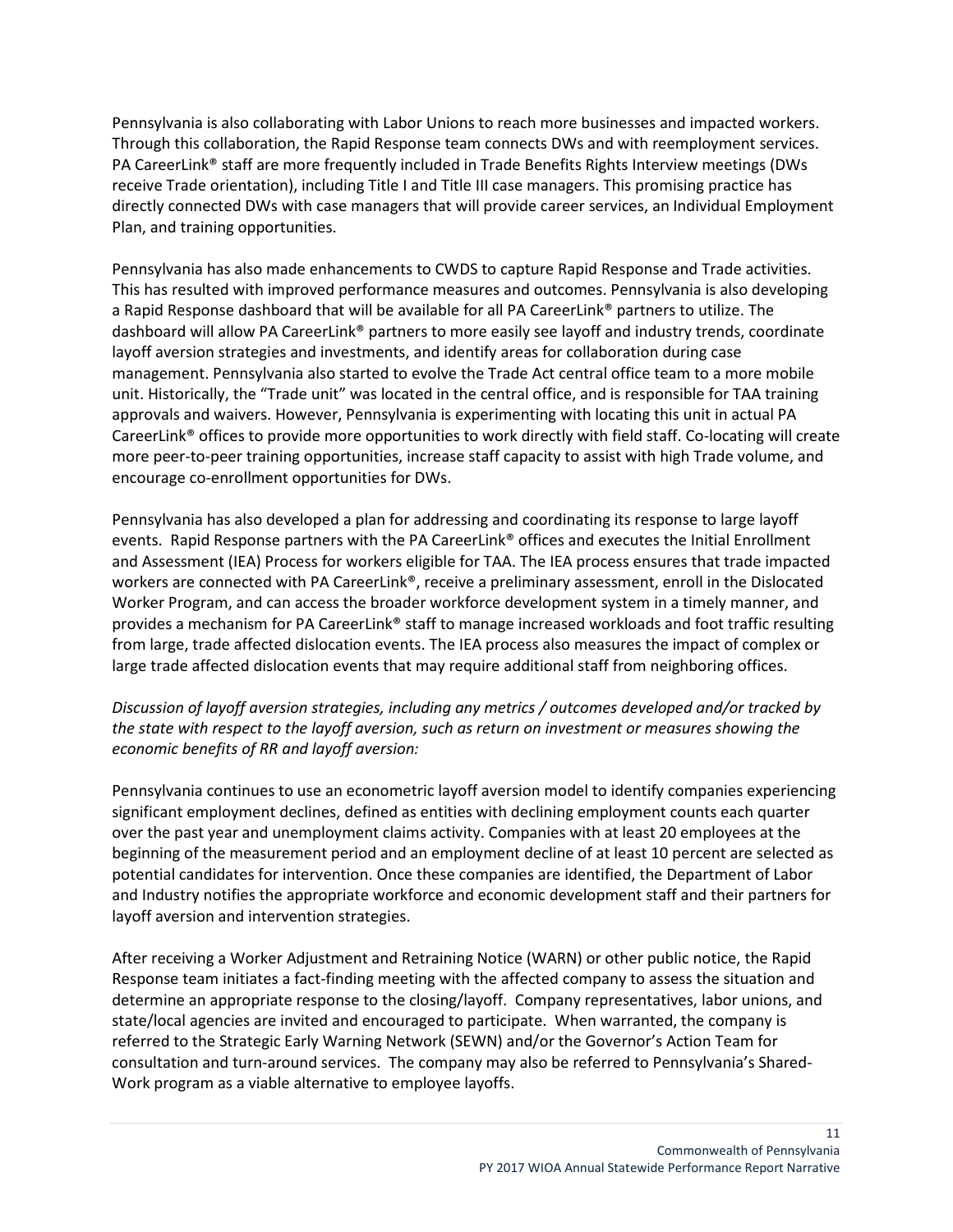If layoffs are unavoidable, Rapid Response will focus on layoff minimization and quickly connecting impacted workers to reemployment services through the PA CareerLink®, Unemployment Compensation, and local supportive resources.

When a Pennsylvania company announces a major layoff or plant closing, the Center for Workforce Information and Analysis works with the Rapid Response team and/or the LWDB to analyze the reemployment prospects for the impacted workers at the facility and determine the overall economic impact on the area. These Reemployment Assessment & Economic Impact Reports include an evaluation of employment demand by specific occupations in the region and across the state to determine the difficulty impacted workers will experience when searching similar work. In occupations where the reemployment prospects are not favorable, impacted workers receive alternative career options requiring similar skills.

*Discussion of how Rapid Response and layoff aversion activities are aligned with business engagement, sector strategy, and career pathway efforts, which may include a discussion of any systems, tools, networks of approaches designed to identify companies in distress and strategies to deliver necessary solutions as early as possible, as well as outcomes of the use of such systems of tools:*

PA Rapid Response offers the first step in connecting workers to the workforce development system by:

- Providing an established statewide network of services, resources, and partnerships;
- Creating an avenue for layoff aversion, keeping workers in their present or new jobs, possibly avoiding a dislocation event, and/or an unemployment claim;
- Offering a powerful network that lets workers know they do not have to face the challenges alone;
- Providing well-regarded business solutions and ongoing collaborations through economic ups and downs;
- Connecting workers to benefits;
- Providing a critical next step in an individual's career and life; and
- Reducing the impact on the UI Trust Fund.

Over the past five years, Rapid Response services in partnership with the Strategic Early Waring Network (SEWN) program saved the Commonwealth's UI Trust fund over \$42.5 million in claims.

To organize a broad-based response to dislocation events, Rapid Response forms a core team that includes local agencies and organizations. As our lead agency for career related services such as reemployment and training, the PA CareerLink® offices are core members of the Rapid Response team. Each PA CareerLink® is encouraged designate a primary and alternate staff person to act as a spokesperson for all career services at Rapid Response events. In addition to representing the PA CareerLink®, designated staff are actively involved in the entire Rapid Response process, including sharing information on possible layoff events, attending Fact Finding Meetings with employer and/or union, and providing information on the services available through the PA CareerLink<sup>®</sup> and the workforce development system.

Pennsylvania has standardized the hard copy materials provided to Rapid Response meeting attendees, including regional PA CareerLink® information. The PA CareerLink® staff make impacted workers aware of their ability to participate in any workshop or event, even if they take place in a variety of locations. In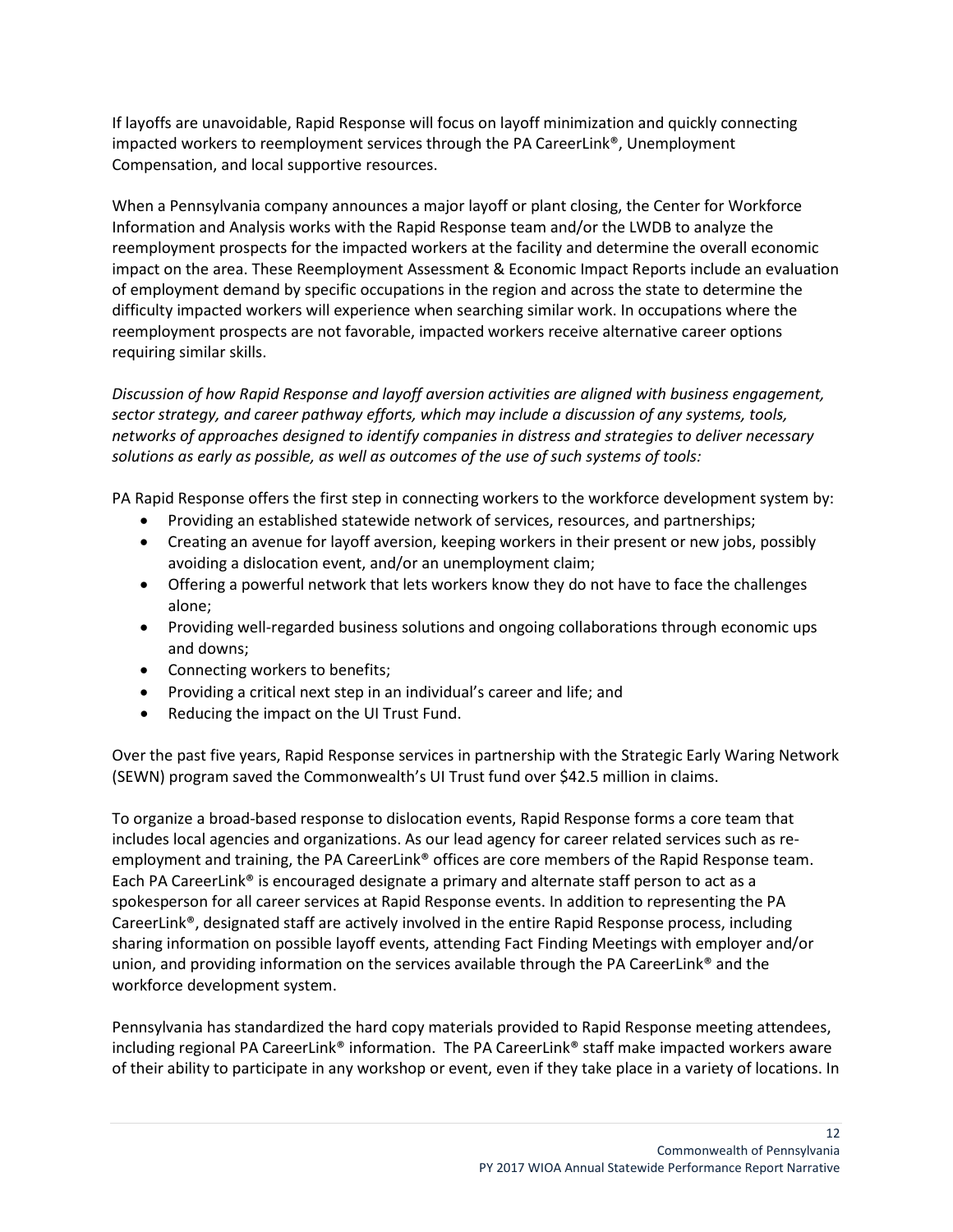LWDAs with a "mobile concept" to supplement or supplant bricks and mortar locations, the PA CareerLink® staff provide information on how impacted workers can receive mobile services.

Whenever dislocation event and relevant employer allows for onsite, pre-layoff services, PA CareerLink<sup>®</sup> staff are an integral partner in the Service Strategy Planning process using a data driven approach based on the compilation of data from a Dislocated Worker Survey tool. Various PA CareerLink® staff members participate in the provision of on-site services, including employment and career-related workshops and seminars, and staff-assisted registration on CWDS. Including PA CareerLink® staff in pre-layoff services helps the staff in building a relationship and trust with impacted workers, increasing the likelihood they will use available career services.

For larger dislocation events, Rapid Response staff coordinate with one or more PA CareerLink® offices in the region to schedule post-layoff call-in events through a process known as CLEAR (CareerLink® Enrollment, Assessment, and Re-employment). The CLEAR process follows a process similar to the Initial Enrollment and Assessment (IEA) process for Trade Act eligible workers. The CLEAR process ensures follow-up contact with workers following their dislocation, and ensures appropriate resources are available to serve the impacted workers. During the scheduled appointment, impacted workers are registered for CWDS, discuss their interests and barriers to re-employment based on their responses on the Dislocated Worker Survey tool, complete an application or receive an appointment to become enrolled in the WIOA Dislocated Worker program, and/or receive an appointment for a basic educational assessment or other follow-up services.

### <span id="page-12-0"></span>**Wagner-Peyser Activities**

*Activities provided under the Wagner-Peyser Act Employment Services section 7(b) (e.g., services to groups with special needs or extra costs of exemplary models for delivering services.*

Not applicable.

### <span id="page-12-1"></span>**National Dislocated Worker Grants**

*Any National Dislocated Worker Grants (DWGs) awarded to or within the state and how those funds are coordinated with the state rapid response activities and dislocated workers programs, as well as how the DWGs fit in with the state co-enrollment policies and disaster/emergency management activities, as applicable.*

The Department of Labor & Industry, in partnership with the Pennsylvania Department of Human Services, and several LWDBs, received an \$8 million National Dislocated Worker Grant to train dislocated workers in industries disproportionally affected by layoffs and closings. The initiative's goal is to help dislocated workers to break the unemployment/re-employment cycle by upgrading their skills and obtaining employment in high-demand positions across multiple sectors. Training and upgrading the skills of these individuals will also help employers connect with the skilled workforce they need to remain competitive.

Training will be aligned to Pennsylvania's High-Priority Occupation (HPO) List or the statewide Eligible Training Provider List (ETPL), which targets industries with the greatest opportunity for individuals to return to the workforce in careers that pay a family-sustaining wage. HPOs are job categories that are indemand by employers and have evolving skill needs. These occupations generally require some amount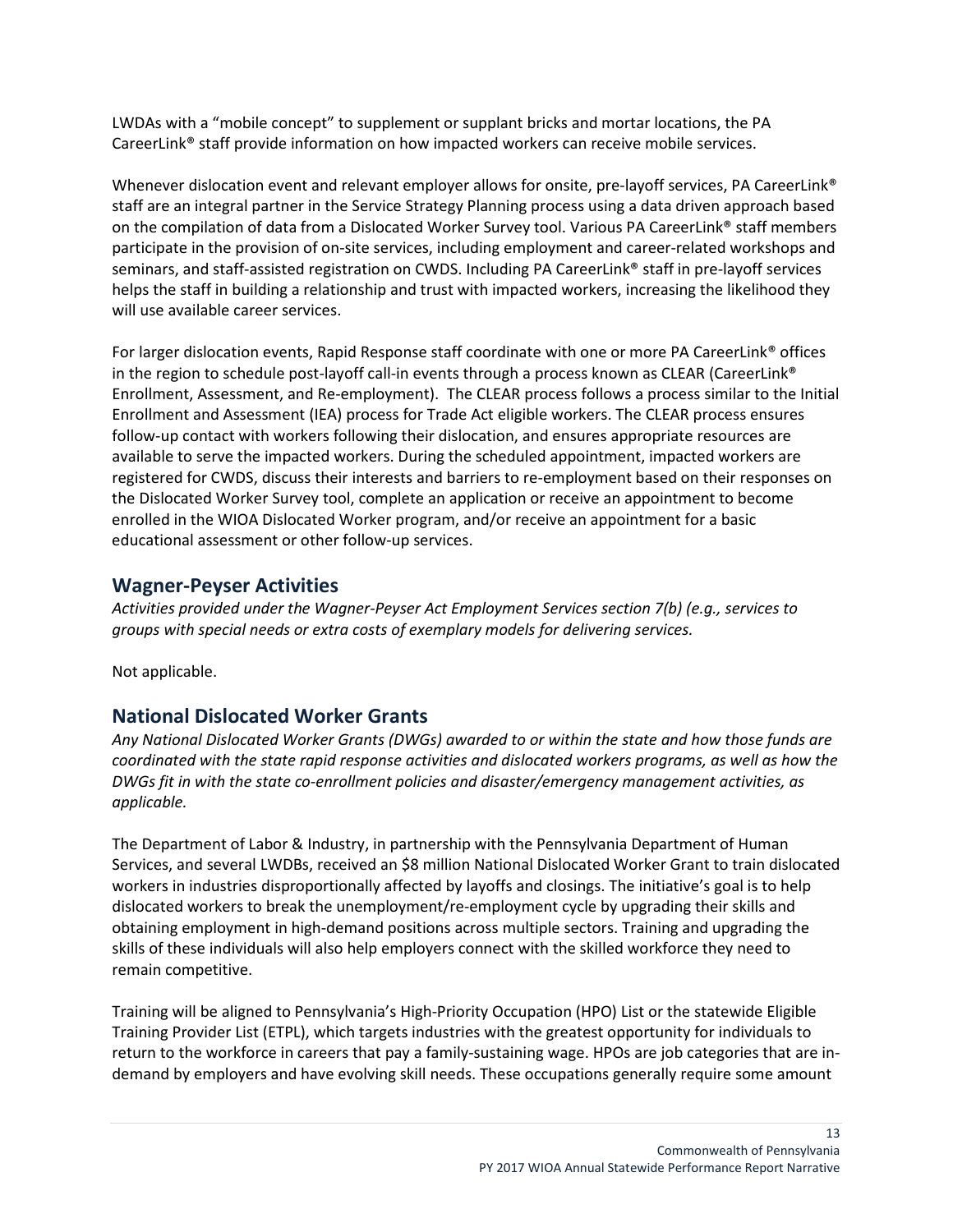of training, but no more than a four-year college degree. All training is funded at 100 percent. This helps participants successfully complete training and secure appropriate employment.

### <span id="page-13-0"></span>**Technical Assistance Needs**

*Any technical assistance needs of the state workforce system.*

The Department of Labor & Industry, in partnership with the U.S. Department of Labor-Employment and Training Administration and a consultant, is identifying challenges with the Eligible Training Provider List and related processes, policies, performance, and reporting. Through independent research, staff interviews, and analysis of other state practices, the consultant will deliver a report with recommendations on policy and system improvements to workflow, customer choice, and performance.

### <span id="page-13-1"></span>**Promising Practices, Lessons Learned, and Success Stories**

*Promising practices, lessons learned, and success stories that focus on serving employers, communities, and individuals with barriers to employment, including information based on the state's evaluation and related research projects. This discussion should cover a broad range of at-risk and priority populations served, including out-of-school youth, low-income adults, dislocated workers, individuals who are basic skills deficient, individuals with limited language proficiency, individuals with disabilities, veterans, the long-term unemployed, and any other individuals with barriers to employment or other populations the stat may wish to discuss.*

Pennsylvania has several examples of promising practices, lessons learned, and success stories to share, including:

#### <span id="page-13-2"></span>**Serving Employers and Individuals with Disabilities**

WIOA places heightened emphasis on coordination and collaboration to ensure a streamlined service delivery system for customers, including those with disabilities. WIOA reinforces the principle that individuals with disabilities, including those with the most significant disabilities, can achieve high quality, competitive, and integrated employment when provided the necessary services and supports real jobs with real pay.

Pennsylvania Office of Vocational Rehabilitation (OVR) mission is to assist Pennsylvanians with disabilities to secure and maintain employment and independence. In Program Year 2017, OVR worked with over 72,000 individuals and 5,000 employers, assisting over 7,885 people with disabilities in finding competitive, integrated employment. The Commonwealth Technical Institute, within OVR's Hiram G. Andrews Center, helps to prepare Pennsylvania's future workforce for HPOs through innovative initiatives, including the Welding Technology Program and the CVS Pharmacy Tech Program.

OVR's Business Services and Outreach Division ensures that employers can easily access OVR's talent and no-cost business consultation services through a single-point-of-contact. OVR has provided many no-cost consultations to businesses on accommodations and accessibility, and provided assistance to employees who acquire a disability. OVR is actively engaged with businesses and organizations in partnerships to supply talent, support diversity workforce goals, and to onboard motivated, reliable, problem-solving employees who add value to their employer's bottom line.

The 2017 National Disability Employment Awareness Month (NDEAM) theme "Inclusion Drives Innovation," recognized that hiring employees with diverse abilities strengthens their business,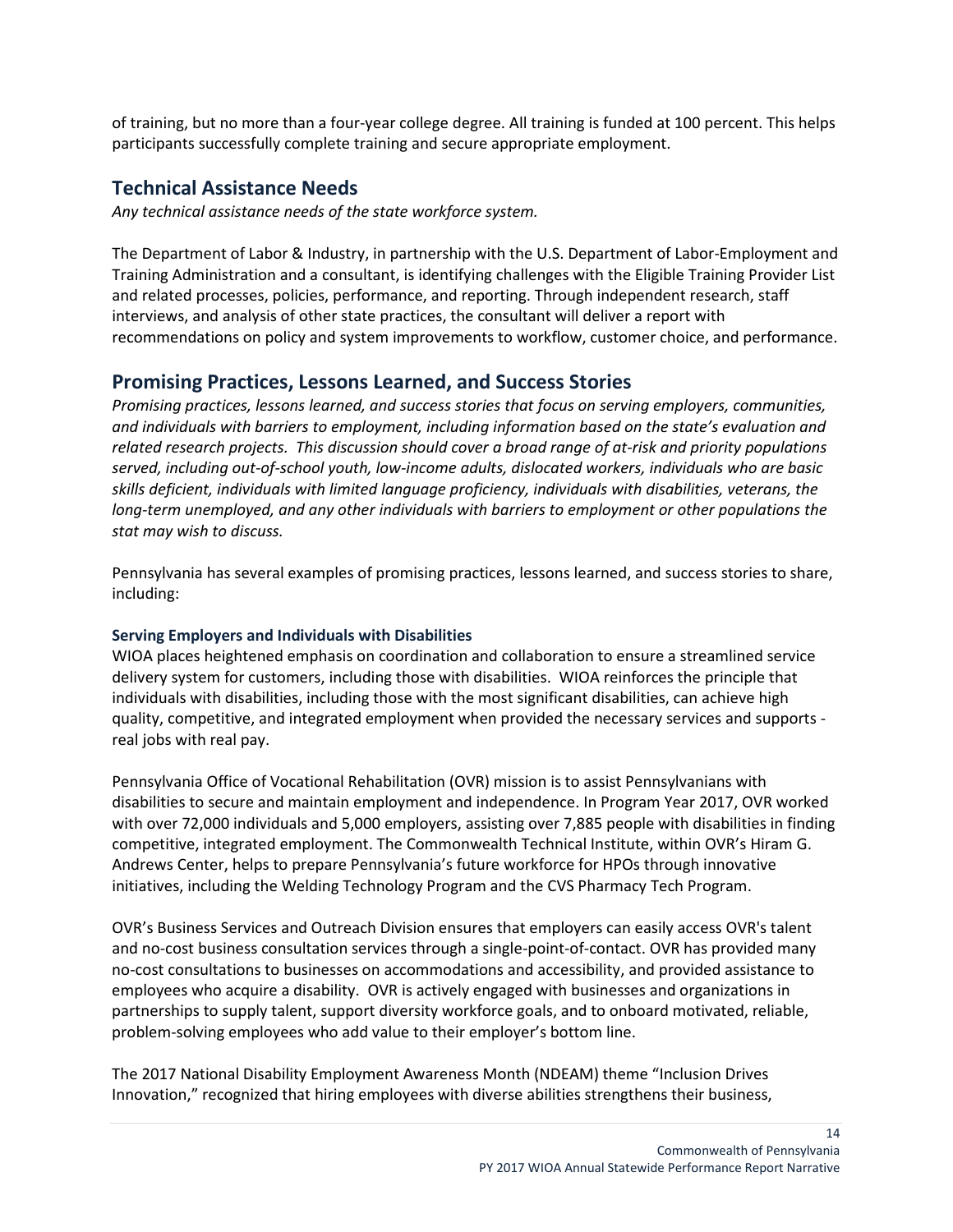increases competition, and drives innovation. Observed each October, NDEAM is a nationwide campaign that celebrates the contributions of workers with disabilities and emphasizes the importance of ensuring that all Americans have access to the services and supports that enable them to work. OVR coordinated several NDEAM events with employers and job seekers.

The following success story is one of many examples that highlight OVR's focus on serving individuals with disabilities, including connecting students with disabilities and employers. In 2016, OVR's Pittsburgh office launched the MY Work (Municipalities + Youth) program that provides high school students with disabilities the opportunity to gain real life, work-based learning experiences in their community during the summer. In its first year, OVR partnered with nine municipalities and 12 high schools to connect 50 students to summer employment. In 2017, the program shattered 2016 stats: more than 150 students, from 36 school districts, went to work at 34 municipalities. Students participating in the MY Work initiative work directly with municipality leaders and staff to improve their own communities and, at the same time, enhance their soft skills gain valuable professional work experience, enhance their communication skills, earn a paycheck, and build their resumes. Student roles included landscaping, administrative duties, community beautification projects, and summer playground program monitoring OVR paid student wages, meaning the program is free to participating municipalities.

OVR also partnered with the Pennsylvania Office of Administration (OA)/HR to develop a paid summer internship for college students. OVR recruited and sponsored 18 college students for the 12-week paid summer internship. With assistance from OA, the students were placed into agencies and positions that closely aligned with their college major and career interest. Each intern earned \$13.25 per hour, or approximately \$6,000 over the summer. In addition to working on various assignments and projects, the students participated in weekly group meetings that included guest speakers, informative sessions, and other activities designed to improve students' employability.

Lastly, OVR's excited to work with Syncreon to diversify their workforce with individuals with disabilities at their new distribution center in Carlisle, PA. OVR collaborated with PA CareerLink® and other workforce partners to open the Syncreon opportunity to TANF, dislocated workers, veterans, youth, and returning homemakers. The approach is two-tiered, through direct hire and the development of the Syncreon Talent Academy. The Talent Academy is a six-week paid work experience program for participants who identify employment in the product testing and logistics industry as a primary goal and require additional skills training that leads to successful competitive, integrated employment upon completion. As part of their training, individuals received certificates in Community First Aid and OSHA 10, considered "stackable credentials" that can benefit them in any employment setting.

#### <span id="page-14-0"></span>**Statewide Adult Basic Education Initiatives**

Pennsylvania implemented the use of integrated education and training (IET) programs in which adult basic education, workforce preparation activities, and occupational training are provided with a single set of learning objectives. These programs accelerate learning and completion of training. Pennsylvania has learned that while these programs are highly effective, IET programs are very resource intensive, both in planning before the program starts and on-going planning and communication between adult basic education instructor and the occupational training instructor.

Additionally, Title I and Title II providers are coordinating services wherever possible. Examples of this include: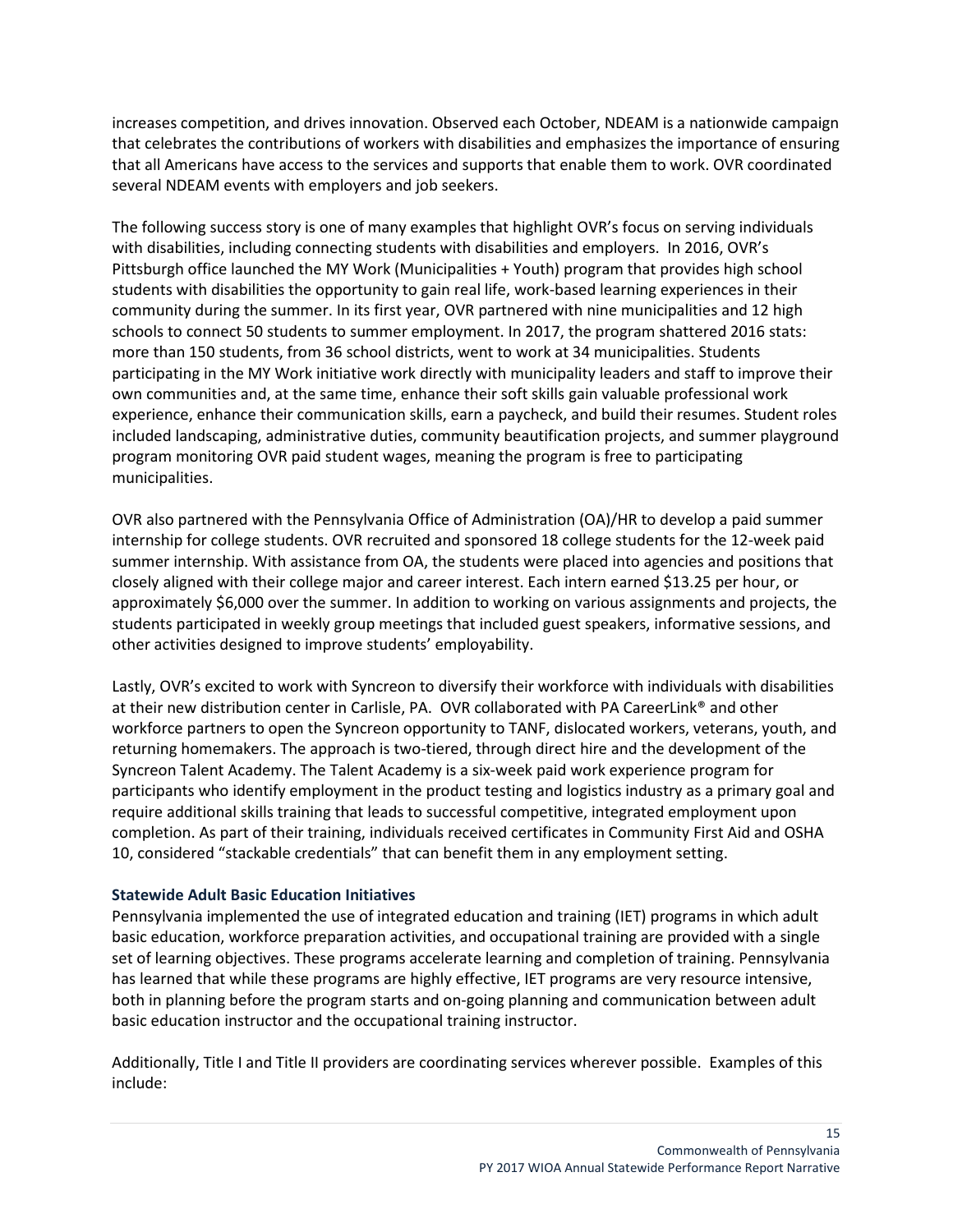- Pennsylvania's Title I Youth and Title II providers are working closely to co-enroll Out-of-School Youth into WIOA programs.
- Some Title I staff participated in the TABE assessment training offered by Title II's professional development system to ensure accurate and appropriate use of the assessment.
- In several PA CareerLink® sites, Title II providers administer the basic skills assessments for PA CareerLink® customers to ensure accurate and appropriate assessment procedures and results. This means that customers are assessed correctly and do not have to be reassessed when they are referred to the Title II program.

#### <span id="page-15-0"></span>**Local Adult Basic Education Initiatives**

Local examples of promising practices of Title II initiatives include:

- South Central: The South Central LWDB held a Title I/Title II summit, which led to ongoing communication, much stronger relationships among the partners and staff, pilot activities to support individuals with basic skills deficiencies and limited English proficiency.
- Northwest: The Northwest LWDB's Title I provider partnered with the local Title II provider to support individuals with barriers to employment, including:
	- $\circ$  Title I uses a mobile service delivery model designed to effectively bring PA CareerLink® services to the customer, by mitigating transportation barriers and more efficiently provide services among WIOA core partners. The mobile service delivery model promotes co- enrollment in WIOA core partner programs and thus streamlines the timeline to gainful employment.
	- o Title I staff work in collaboration with Title II instructors, and student support and transition specialists to set and support career pathway goals for co-enrolled students and customers. This collaboration provides a network of support for individuals with barriers, reinforces the importance of HSE attainment, provides access to Title I supportive services and ITA funding, strengthens attainment of employability skills, and provides a system for uninterrupted assistance after Title II services have been completed by the customer.
	- o Title I Youth staff are working with Title II staff to identify and provide services for Outof-School Youth. Approximately 20 to24 percent of Title II students are in the appropriate age range for these services and are all referred to Title I Youth.
	- o The Title I Business Solutions team is working with employers to identify and refer individuals with barriers to Title II services as part of their Incumbent Worker Training. Local employers have asked for assistance in providing English language and basic skills deficient workers access to Title II services so that these individuals may move to higher paying positions within their companies.
	- o Title III services provided to individuals with barriers in partnership with local Title II provider. Title III leveraged Rapid Response funding to support Title II in providing TABE assessment and remediation for over 600 Trade impacted workers. This funding was critical due to the high number of workers needing remediation. Title III used supportive service dollars to offset remediation costs so that all workers had access to Title II services.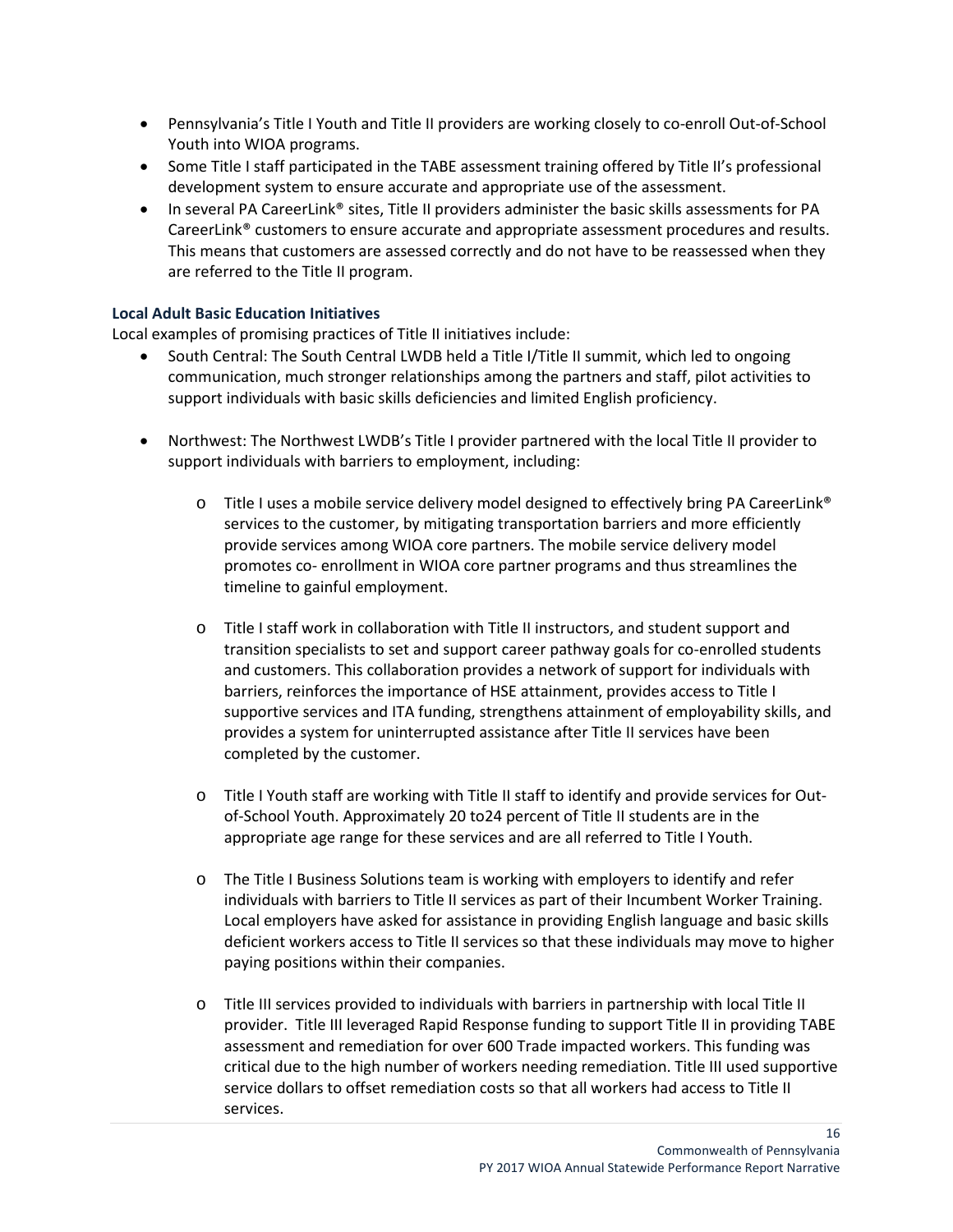#### <span id="page-16-0"></span>**Teacher in the Workplace**

The Department of Labor & Industry awarded nearly 50 Teacher in the Workplace projects \$1.9 million to LWDBs. This program is designed to connect local businesses with school districts, and promote job opportunities and career pathways across multiple sectors. This initiative connects teachers, counselors, and school administrators directly with industry and business leaders to learn about industry trends, and their workforce needs and opportunities, and incorporate this information back to the classroom to enhance instruction, student learning, and career readiness. LWDBs partnered with local school districts, intermediate units, chambers of commerce, local businesses, and other partners to place educators into internship and externship experiences, which influences future curriculum and lesson plan design to help develop students' career readiness by engaging them in relevant, project-based learning and cultivating soft skills.

#### <span id="page-16-1"></span>**Business Education Partnerships**

The Department of Labor & Industry awarded 18 Business Education Partnership grants totaling \$2 million. This initiative connects teachers and school administrators, employers, and students with career exploration and awareness, soft skills development, internships, career mentoring, workplace shadowing, and workplace tours. The program connects students with potential future work-based learning opportunities, increases awareness of in-demand technical careers, and encourages creativity and innovation in career-focused academic achievement.

#### <span id="page-16-2"></span>**State/Local Internship Program**

The Department of Labor & Industry awarded 18 State/Local Internship Program (SLIP) grants totaling \$3.2 million to 14 LWDBs. The SLIP program funds full-time, paid work experiences for student and young adult interns ages 16-24 in a variety of industries, including healthcare, manufacturing, and information technology. Interns were also placed at LWDBs and commonwealth agencies. In 2018, approximately 700 interns were placed at 363 organizations. Interns earn a minimum wage of \$10.15 per hour.

#### <span id="page-16-3"></span>**Pennsylvania Outdoor Corps**

The Department of Labor & Industry, in partnership with the Pennsylvania Department of Conservation and Natural Resources invested \$2 million to support the Pennsylvania Outdoor Corps. The Outdoor Corps offers full-time paid work experience, job training, and educational opportunities to young people to complete conservation projects on Pennsylvania's public lands. In addition to offering hands-on job skills, the program provides weekly learning opportunities in resource management, environmental issues, and recreation skills. This program also offers the opportunity to build other soft skills, including collaboration, communication, creativity, critical thinking, and the program fosters a sense of social responsibility. Interns earn a minimum wage of \$10.15 per hour.

In Program Year 2017, the Outdoor Corps employed and trained approximately 195 participants that completed projects in 40 state parks and 16 state forests. The crews completed a total of 84,150 program hours (67,320 hours on projects and 16,830 hours on training and education, team-building, and career exploration). Two participants obtained employment with DCNR after completing the 2017 program.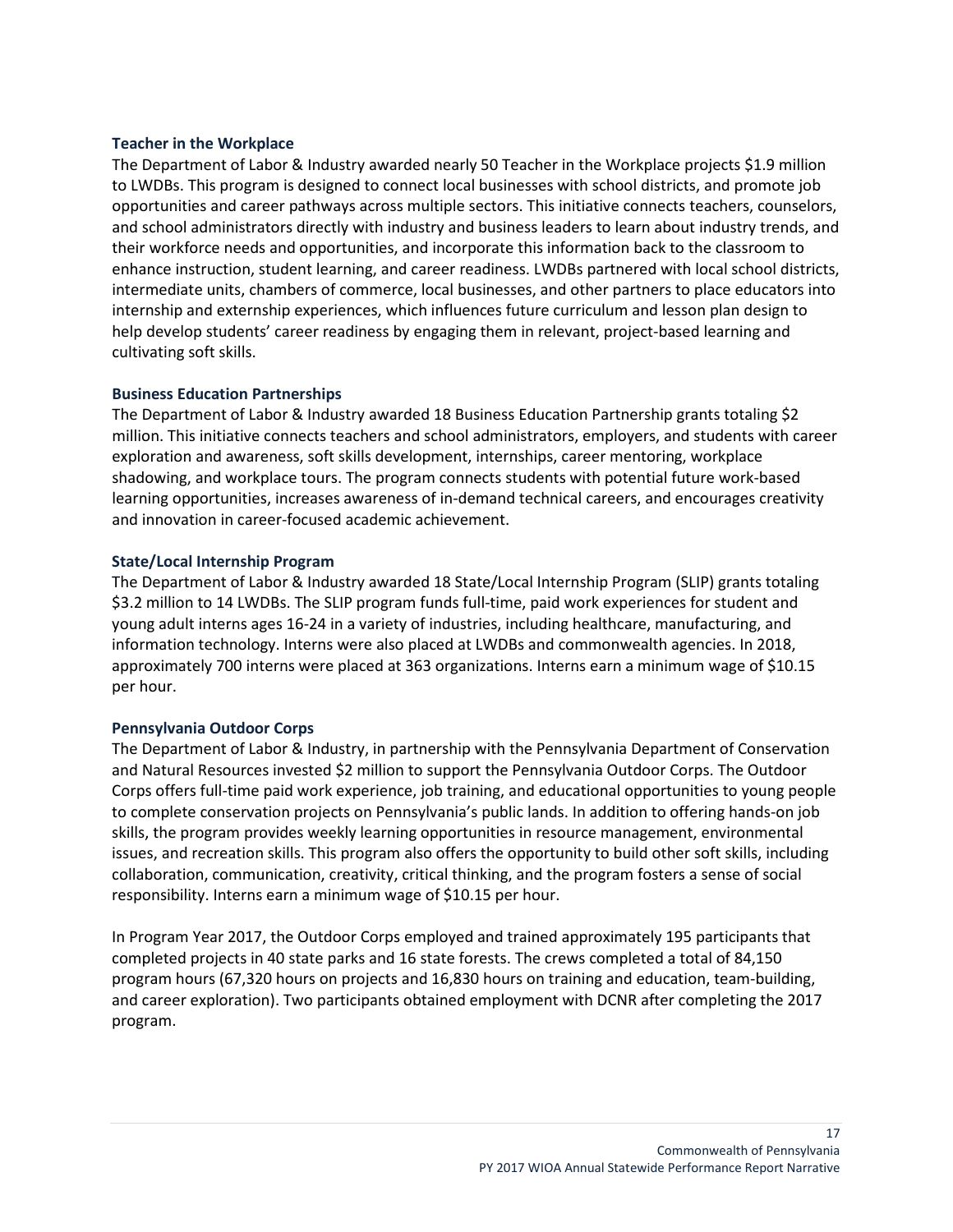### <span id="page-17-0"></span>**Workforce System Challenges**

*Any challenges the state workforce system faces, which may include policy, implementation, or other relevant challenge.*

Pennsylvania identified two major challenges in the workforce system:

#### <span id="page-17-1"></span>**Delayed Guidance**

Pennsylvania was fortunate to modify its case management system under WIA to track participation in the Title IB, Title III, and Trade programs in an integrated manner. Most of these changes are aligned with the revised WIOA reporting requirements, allowing Pennsylvania to accurately provide significant portions of the required participant performance data. However, Pennsylvania has still had challenges in accurately capturing and analyzing data to highlight our innovative strategies because U.S. DOL guidance has been limited. For example, U.S. DOL issued initial reporting guidance immediately before the WIOA performance accountability provision was implemented, which limited Pennsylvania's ability to update CWDS, our state system of record, in real time to meet new/modified reporting requirements.

#### <span id="page-17-2"></span>**Data Sharing Prohibitions**

Integration of services between programs and agencies, a core WIOA goal, remains difficult due to state and federal laws that prohibit data sharing. Although progress has been made in this area, true integration will require additional staff and system resources to accomplish this goal.

### <span id="page-17-3"></span>**Pay-for-Performance**

*Any strategies/policies relating to Pay-for-Performance contracting, which may include examples from local areas.*

The Philadelphia Workforce Development Board is piloting a pay-for-performance contracting model with a local employer. While the project is just getting underway, it could prove to be an innovative promising approach. The pilot will target up to 75 new and incumbent workers at risk of losing their jobs due to automation.

Over the three-year project, if the workers are determined to have a positive outcome for the employer as a result of the training, the employer will cover a portion of the training costs. The employer payments will be determined by the value of the outcome to the employer. Employer payments will be deposited into a dedicated fund to support similar trainings using the same pay-for-performance model.

If successful, this model could be replicated across the state. It minimizes the initial risk and costs to the employer, and incentivizes the workforce system to ensure trained workers are well-equipped to meet the training and skill needs of participating employers.